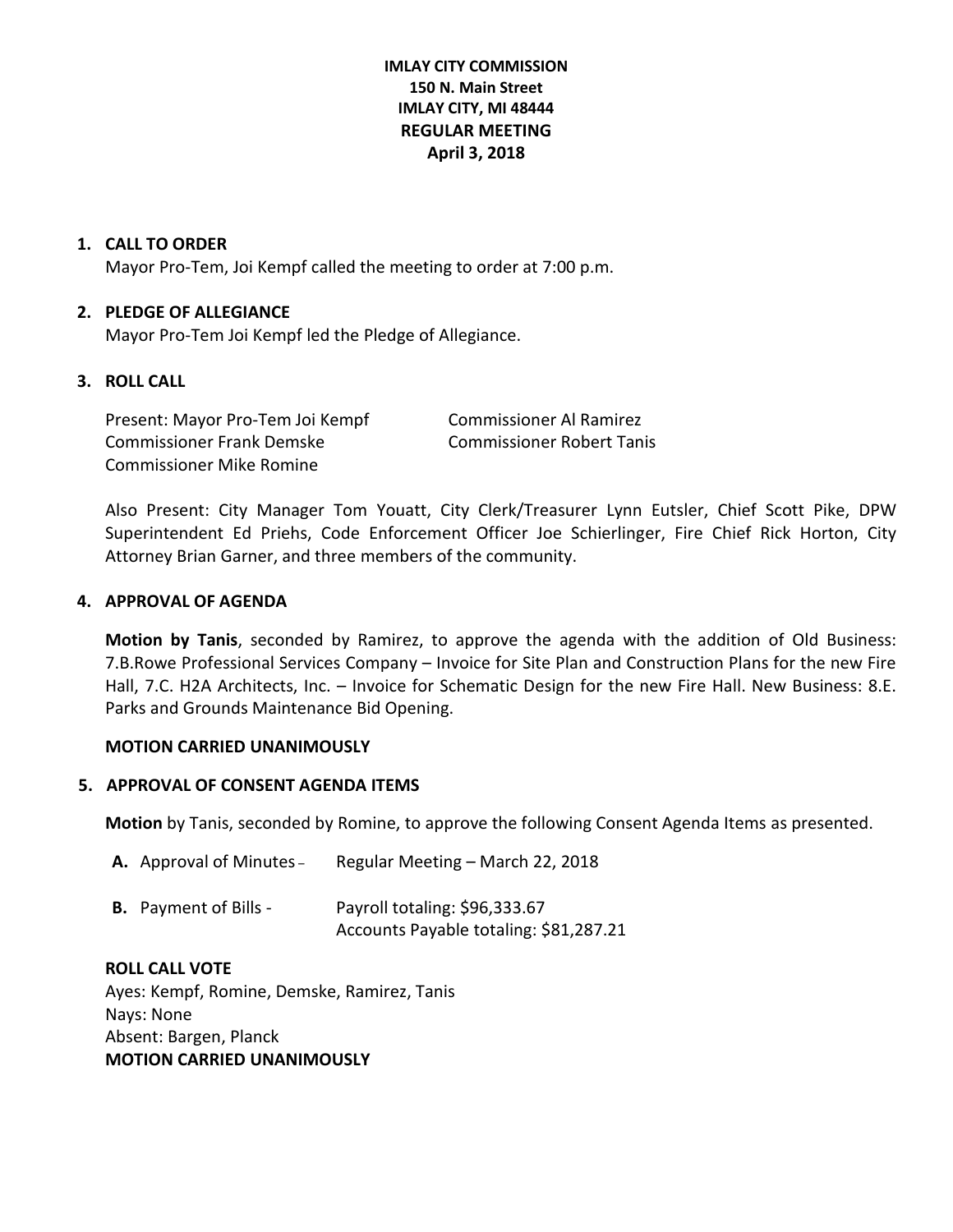# **6. CITIZENS FROM THE FLOOR**

Allen Rosenbaum – Happy with the development of the Senior/Assisted Living Facility but noted that medical needs will be greater and would like the City to ensure that Lapeer EMS is prepared.

Chief Scott Pike – Introduced the Code Enforcement Officer, Joe Shierlinger, and said he was doing a great job and hasn't had to issue a ticket yet. Joe is working with the DDA Director, Dana Walker, to award one homeowner each month the "Yard of the Month". The award: A sign in the yard and a gift card from a local business. The goal is to keep the City looking nice and clean. Tom Youatt commended Joe for his proactive, positive approach.

# **7. OLD BUSINESS**

# **A. Police Department Gun Sale/Purchase**

 Police Chief Scott Pike spoke about the approved plan to sell 58 guns that have been in Police storage for many years, to CMP Supply Company for a credit of \$5,800. The credit will be used to purchase new firearms for the Officers who have always supplied their own firearms. That cost will be approximately \$3800 with the remaining credit to be used for the purchase of body armor and ammunition. Liability wise, with the Police Department issuing the firearms, they will have full management of firearms, holsters, trigger pulls, etc.

**Motion** by Romine, seconded by Demske to approve the purchase of new firearms with the credit of \$5800 received from CMP Supply Company and the purchase of body armor and ammunition with the remaining credit.

**ROLL CALL VOTE** Ayes: Demske, Ramirez, Romine, Tanis, Kempf Nays: None Absent: Bargen, Planck **MOTION CARRIED UNANIMOUSLY**

#### **B. Rowe Professional Services Company**

**Motion** by Ramirez, seconded by Tanis to approve payment of the Invoice for the Site Plan and Construction Plans for the new Fire Hall, in the amount of \$5,789.25 as presented.

**ROLL CALL VOTE** Ayes: Ramirez, Romine, Tanis, Kempf, Demske Nays: None Absent: Bargen, Planck **MOTION CARRIED UNANIMOUSLY**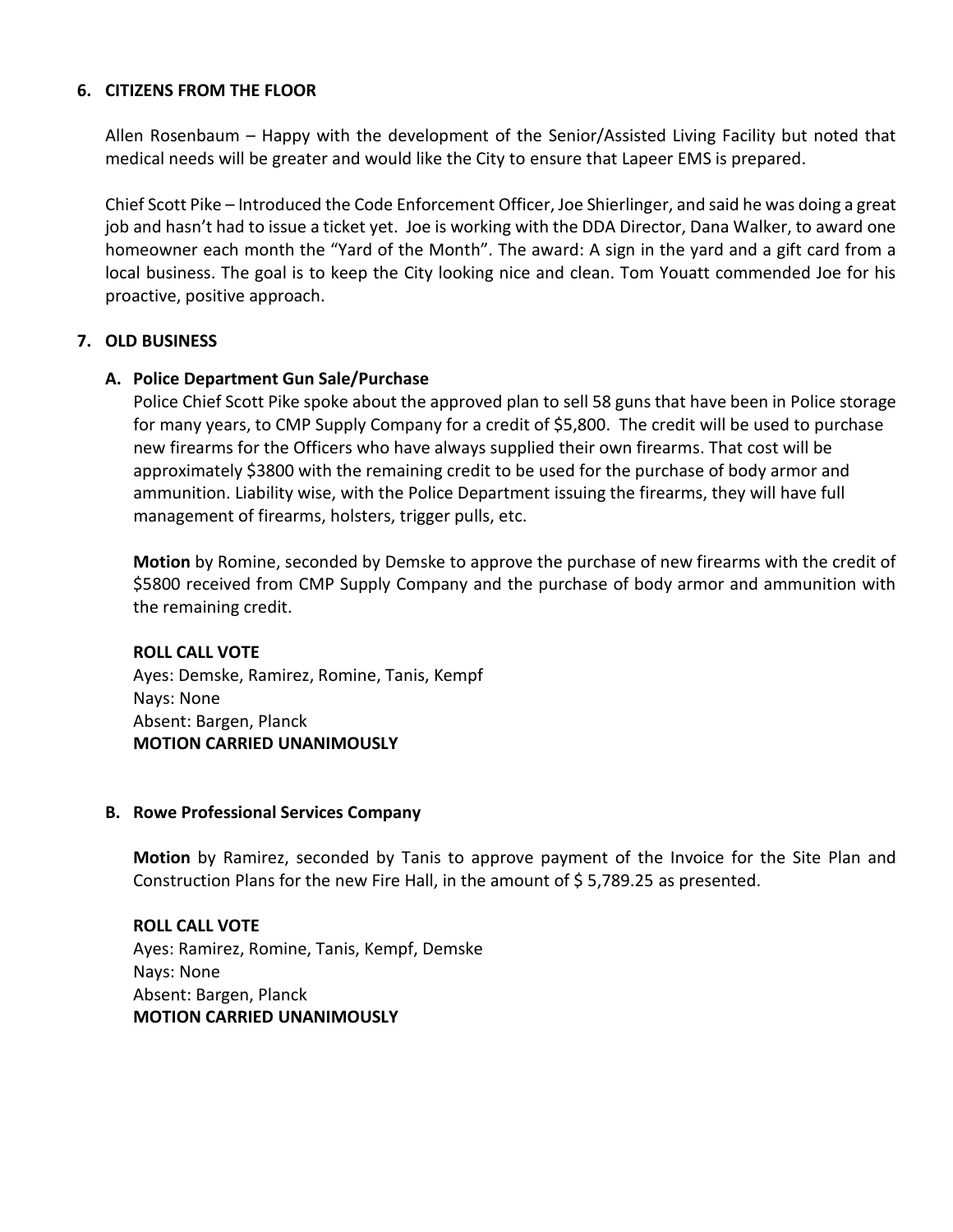# **C. H2A Architects, Inc.**

**Motion** by Tanis, seconded by Romine to approve payment of the Invoice for Schematic Design for the new Fire Hall, in the amount of \$3,960.00 as presented.

# **ROLL CALL VOTE** Ayes: Ramirez, Romine, Tanis, Kempf, Demske Nays: None Absent: Bargen, Planck **MOTION CARRIED UNANIMOUSLY**

# **8. NEW BUSINESS**

# **A. Bid Tab/Pool Roof Replacement Bid**

DPW Superintendent Ed Priehs presented a Bid Package for the replacement of the roof on the Pool House. The current roofing is the original from 1992.

**Motion** by Ramirez, seconded by Tanis, to award the Bid to Trade Pro Construction in the amount of \$6,425.00 as presented.

# **ROLL CALL VOTE**

Ayes: Romine, Tanis, Kempf, Demske, Ramirez Nays: None Absent: Bargen, Planck **MOTION CARRIED UNANIMOUSLY**

# **B. Resolution 2018-2 – to Approve MDOT Maintenance Agreement for M-53 Gateway Project**

**Motion** by Romine, seconded by Tanis, to approve the Maintenance Agreement with MDOT for the M-53 Gateway Project.

# **ROLL CALL VOTE**

Ayes: Tanis, Kempf, Romine, Demske, Ramirez Nays: None Absent: Bargen, Planck **MOTION CARRIED UNANIMOUSLY**

# **C. Air-Land Survey Proposal**

The Proposal is for the replacement of the old Aerial Maps at City Hall with new Aerial Digital Maps that will be performed in accordance with National Map Accuracy Standards.

**Motion** by Ramirez, seconded by Tanis, to approve the proposal for replacement of the old City aerial maps by Air-Land Survey, in the amount of \$4,900.00 as presented.

# **ROLL CALL VOTE**

Ayes: Tanis, Kempf, Demske, Ramirez, Romine Nays: None Absent: Bargen, Planck **MOTION CARRIED UNANIMOUSLY**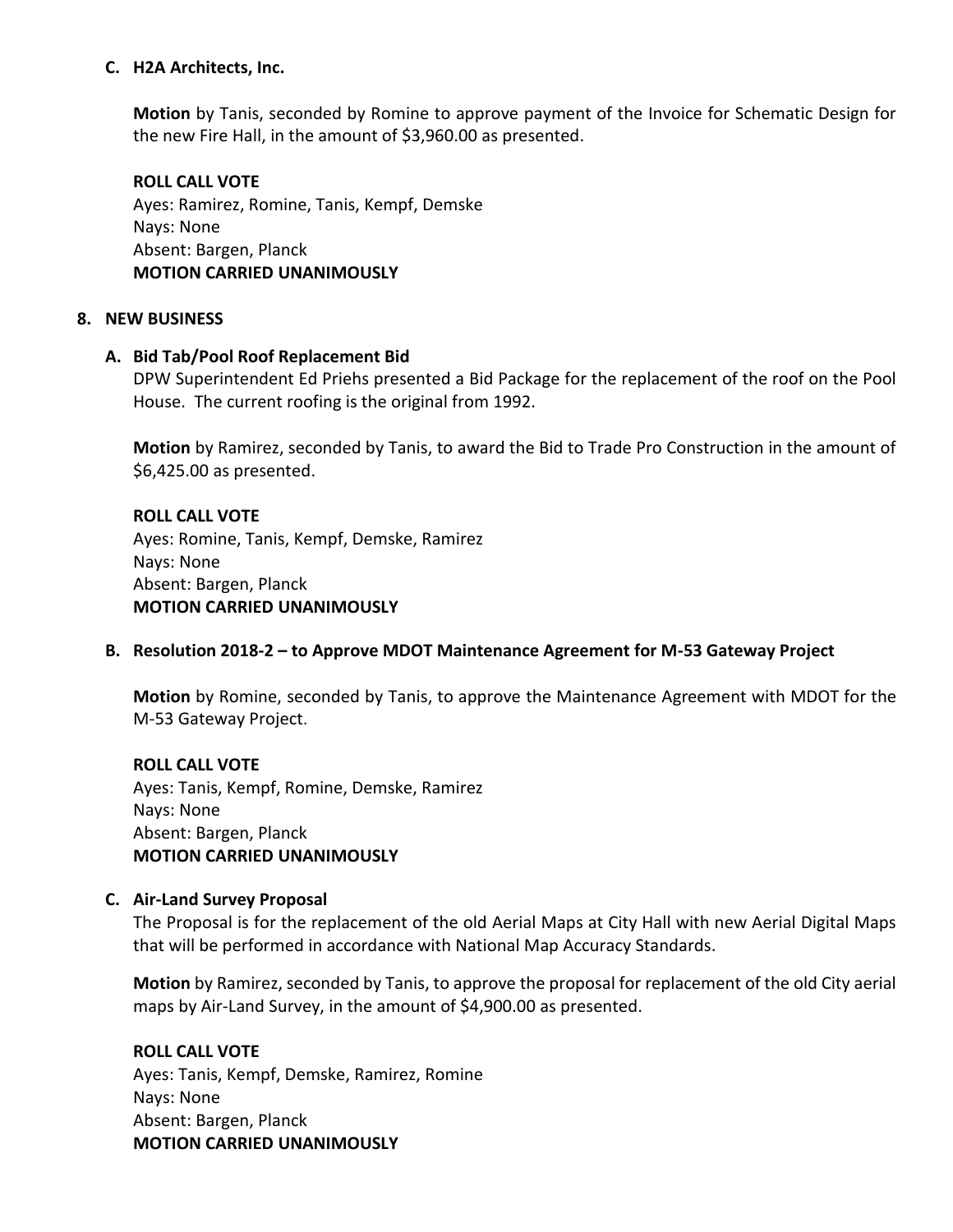# **D. City Hall and Lamb Steele Lighting Proposals**

The Proposal is to replace current light bulbs with LED lighting at City Hall, the Senior Center, Police Department, and the Lamb Steel Building. The Lamb Steel Building will require some minor additional electrical work because of the age of some of the lighting. The savings that will be realized in the first year, will almost cover the entire cost of replacement.

**Motion** by Ramirez, seconded by Romine, to approve the proposal for replacement of light bulbs at City Hall, The Senior Center, Police Department, and the Lamb Steel Building in the amount of \$4,667.85 as presented.

# **ROLL CALL VOTE**

Ayes: Kempf, Demske, Ramirez, Romine, Tanis Nays: None Absent: Bargen, Planck **MOTION CARRIED UNANIMOUSLY**

# **E. Parks and Grounds Maintenance Bids**

Bids for City Grounds Maintenance were received as follows:

| Scott's Lawn Maintenance Inc. | \$9,100.00  |
|-------------------------------|-------------|
| Yard Services                 | \$10,800.00 |
| Barragan Landscaping          | \$38,686.00 |

**Motion** by Tanis, seconded by Romine, to award the Contract for City Grounds Maintenance to Scott's Lawn Maintenance Inc., in the amount of \$9,100.00 as presented.

#### **ROLL CALL VOTE**

Ayes: Demske, Ramirez, Romine, Tanis, Kempf Nays: None Absent: Bargen, Planck **MOTION CARRIED UNANIMOUSLY**

# **9. MANAGERS REPORT**

City Manager Tom Youatt reported that documentation is complete, including Title Insurance, with regards to the DNR property and a check for the purchase will be mailed to the State of Michigan this week and we should receive the Quit Claim Deed sometime next week.

The City is making good progress on the new Fire Hall. A meeting is scheduled next week to meet with our Financial Consultant, Tom Traciak and our Bond Counsel, Tom Colis, to review financing options for construction of the new Fire Hall.

Youatt and the City Bookkeeper, Renee Mazey, have a meeting this week with Michigan Planners to look at the Health Insurance Plan Options for the City Employees. Union negotiations begin on April 18, 2018.

Department heads have completed their department budget requests. He is making good progress.

Gary Deshano recently indicated he would like the City to bid both the Water and Sewer parts of the Assisted Living Project. We are very close to going out for bid on this utility project.